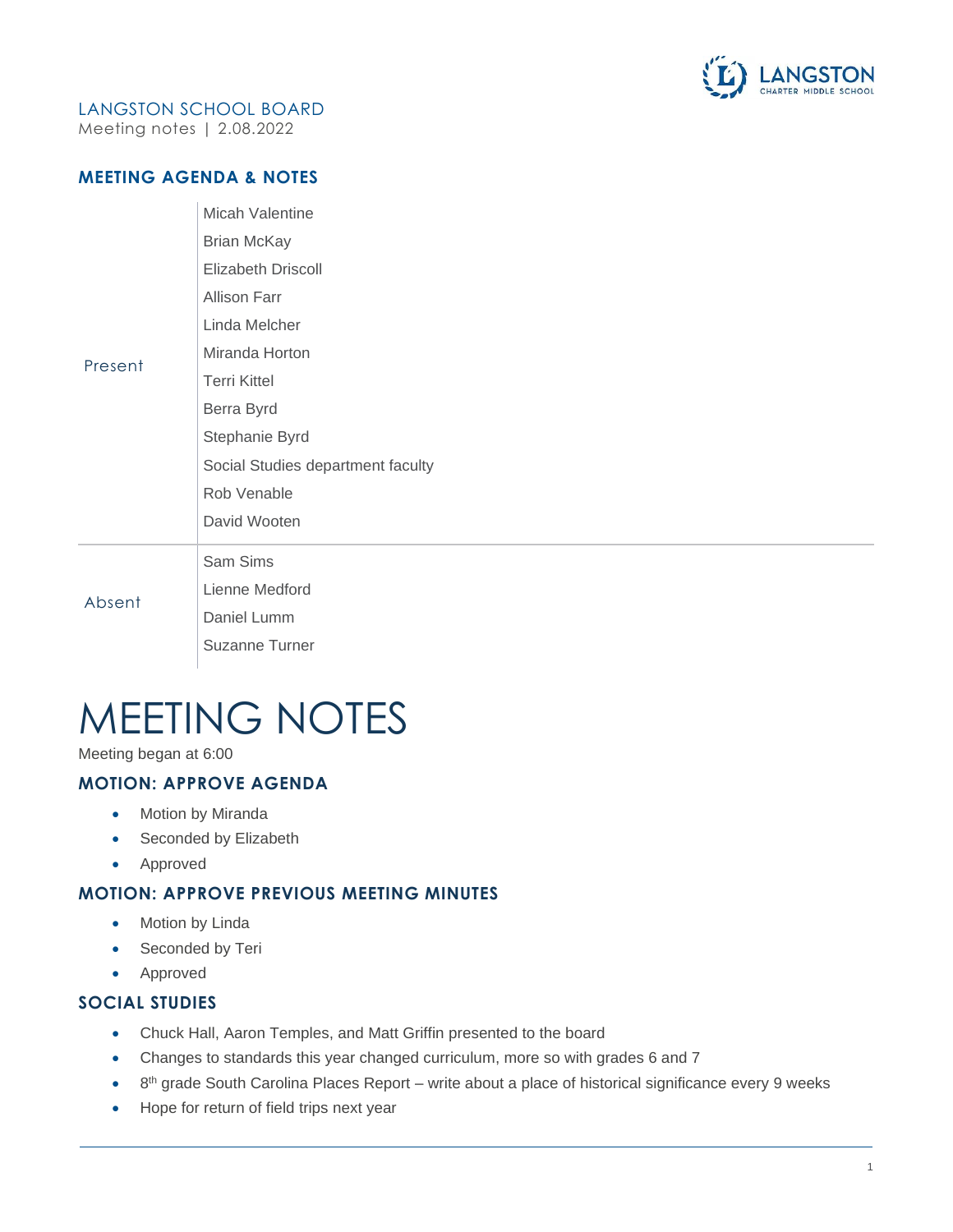#### LANGSTON SCHOOL BOARD

Meeting notes | 2.08.2022

- Clemson fellowship for  $8<sup>th</sup>$  grade teachers will support incorporation of more agricultural curriculum (3 year program that starts in June)
- $\bullet$  7<sup>th</sup> grade may seek to pull in parents who are from or who lived in other countries to share their experiences
- Thanks for new desks this year

### **REPORTS**

- David Wooten, Principal
	- o Reviewed parent and teacher survey responses from last year
	- o Board election timeline is in place
		- Will have 7 open board seats
		- Notice is published today
		- **•** Informational meeting will be March 8, 2022 at 5:30 and self-nomination forms will be posted on that same day
	- $\circ$  On May 7, there will be a school-wide meet and greet and incoming fifth graders will be invited to participate, contribute community service, and learn about service at Langston
		- Will be a drop off event for students only
		- Tentatively scheduled 10:00AM-12:00PM
	- $\circ$  IGP meetings for 8<sup>th</sup> graders are being scheduled
	- $\circ$  Planning a September 10, 4:00PM-9:00PM get to know you picnic for teachers, board members, and teacher/board member families at Conestee Park Pavilion
	- $\circ$  June 2, 2022 will be end of year staff and board celebration; venue not selected
	- $\circ$  May 12, 2022 at 6:30PM will be annual meeting (student year end awards; focus on leadership)
		- Board is invited to attend
	- $\circ$  Received a letter from the board of trustees from Greenville County about an end of year bonus
		- Includes substitute teachers
		- Will be reimbursed by GCS but likely not until next school year
		- Board to vote on bonus for Langston in March meeting
	- o How is the general COVID-19 situation?
		- **There was a January spike**
		- **■** Now test to stay program helps keep more students at school who are symptom free and test negative
		- We received test kits on Friday and if student is eligible to take kit home on to test, they can
		- No teachers are out and very few students are out
- Lienne Medford
	- o Absent
	- o No report
- Daniel Lumm
	- o Absent
	- o No report